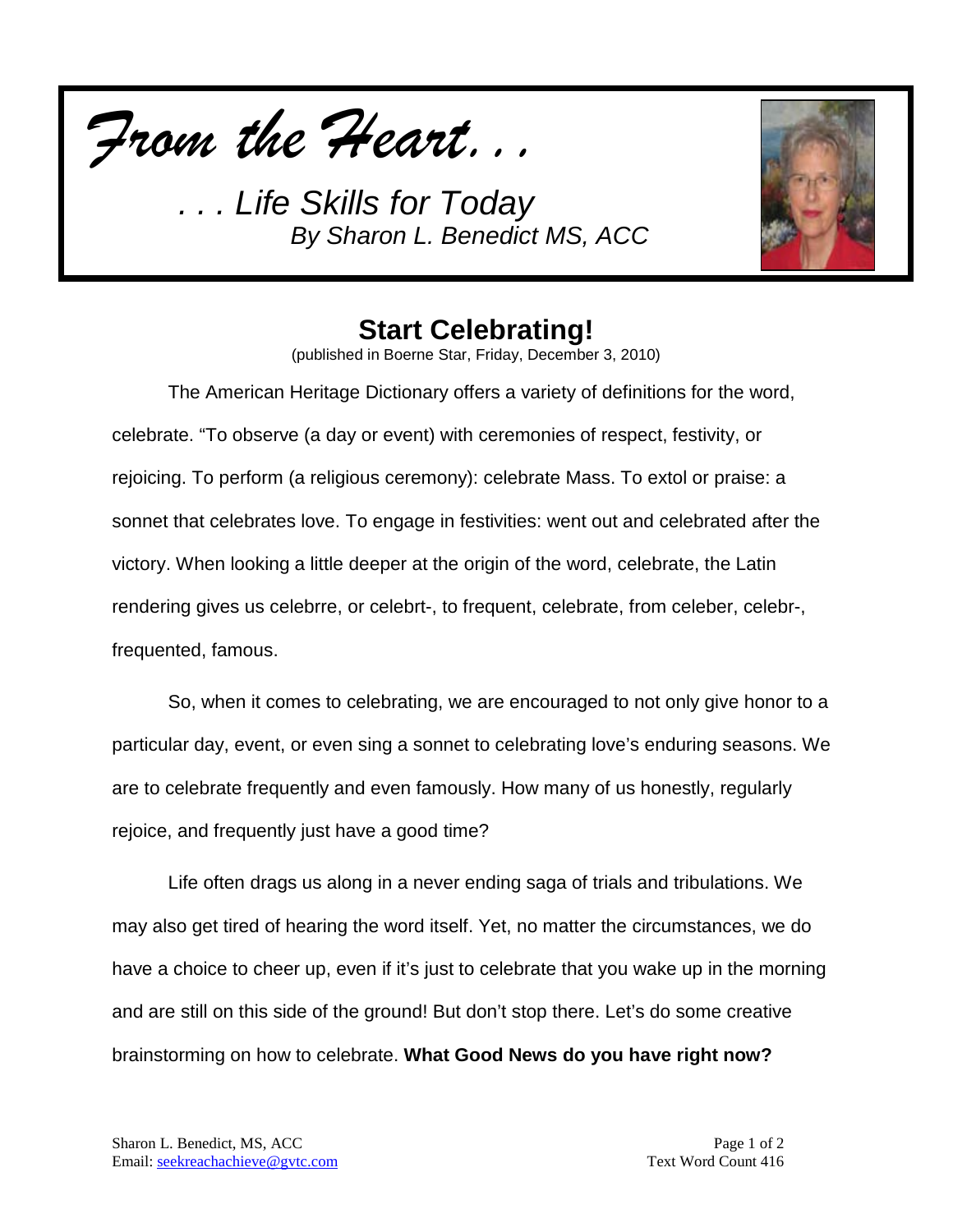When you hear some good news about something you've waited forever for, how do you celebrate your Hoorays!? Getting out that vintage bottle of champagne or chardonnay is always a pleasant tradition. Yet, I hope drinking and getting drunk isn't your first priority for celebrating. If so, maybe it's time to broaden your creative horizons on how to celebrate good news and everyday life. Here's your opportunity to get out of the routine rejoicing rut.

**What simple ways do you celebrate and create new memories?**

**What hi-tech do you think of to celebrate and create new memories?**

**What family traditions have your loved ones passed on to you and your children?**

### **How would you like to begin new ways to celebrate?**

While you consider your responses to these questions, this month's lifeskill articles will focus on all the ways you can make this holiday season extra special for family, friends, and neighbors done the street. I leave you with an Oprah Winfrey classic: "The more you praise and celebrate your life, the more there is in life to celebrate."

*\*\*\*\*\*\*\**

*Sharon L. Benedict, MS, ACC, is a certified life wellness coach-consultant, specializing in life skills, wellness, and creative arts development for individuals, businesses and organizations [\(www.harvestenterprises-sra.com\)](http://www.harvestenterprises-sra.com/).She welcomes your questions and comments and can be contacted at [seekreachachieve@gvtc.com.](mailto:seekreachachieve@gvtc.com)*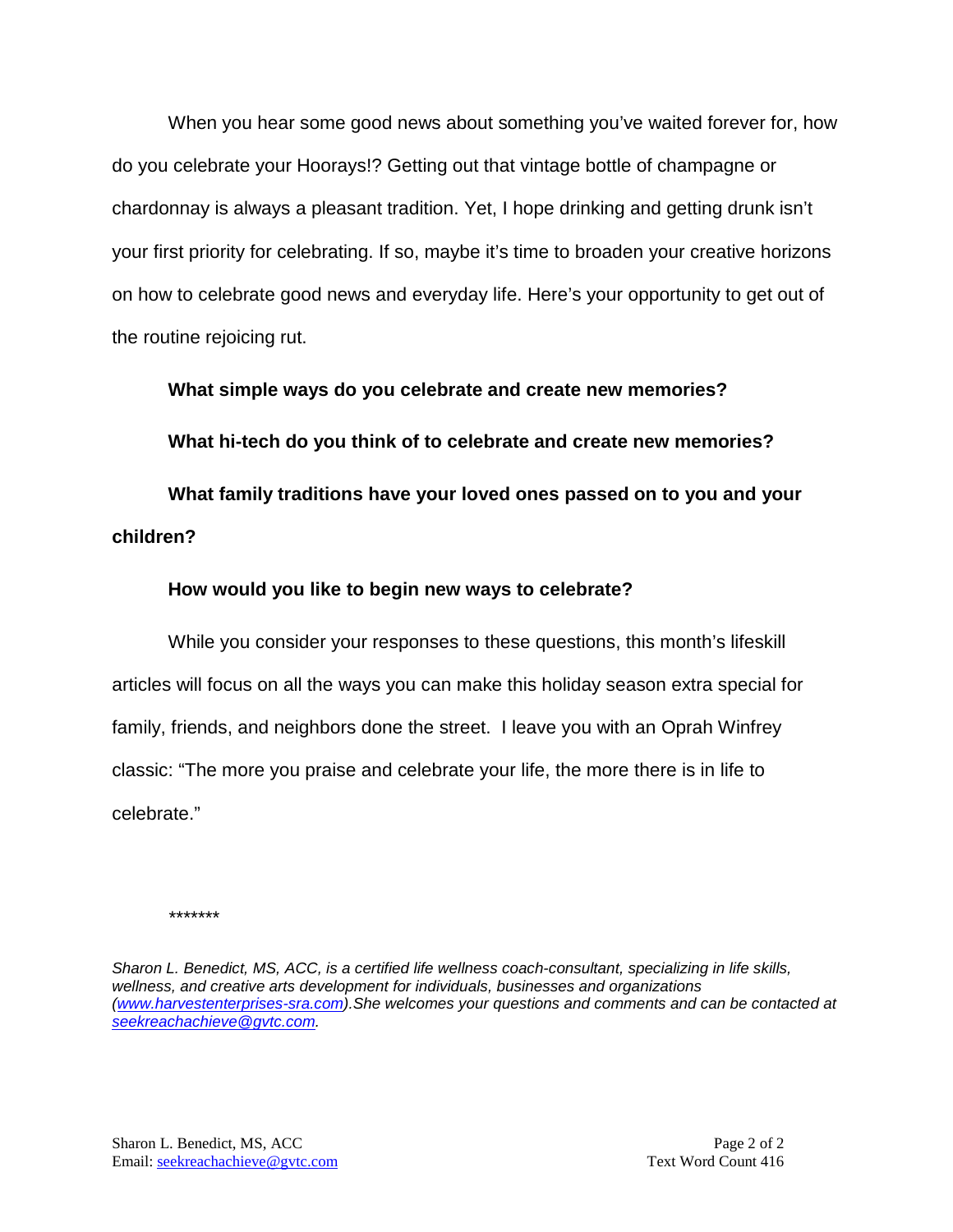*From the Heart...*



## **Simple Celebrating**

(published in Boerne Star, Friday, December 10, 2010)

Celebrating involves creative thinking and creating memories in order to get out of our routine rejoicing rut we've been accustomed to for so many years. Are you ready to have fun with some planning? Are you ready to make new memories last forever? If so, check your "this is just more work" attitude at the door; and say hello to your long dormant creativity and confidence-building for really celebrating! Zig Ziglar, notable motivational speaker, encourages us to celebrate with confidence. *"Confidence is going after Moby Dick in a rowboat and taking the tartar sauce with you."* 

Creativity comes alive with this kind of confidence! Are you ready? Let's get started with simply ways of celebrating. Most of the time, we may just go out to dinner, to a movie, or just put up our feet and do absolutely nothing for at least part of the day. These are great ways to be spontaneous and say to yourself, "Congratulations." And we need to routinely celebrate in simple ways. Yet, celebrating is much more than just saying, "Wow, I'm so glad that job is over, and I don't have to think about it for another six months or a year."

Let's now dream a little and dream a lot! This is all about the what, why, where, when, how, and with whom do you celebrate. In the previous article, I asked several questions. The first was *"What simple ways do you celebrate and create new*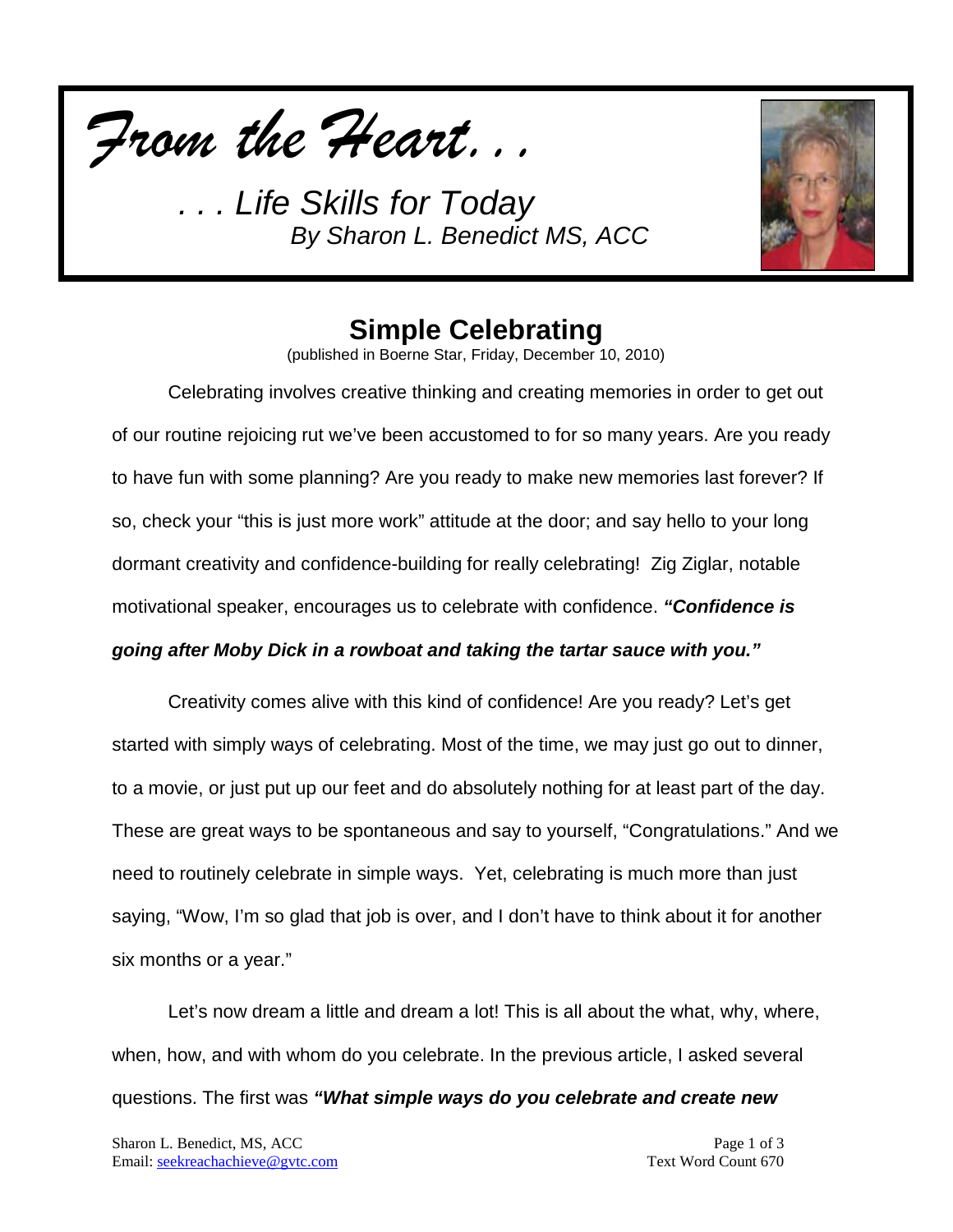*memories?"* One of my own more simple ways to make memories and celebrate my life and family is scrapbooking. Last year I pulled out two large boxes of memories on both my daughters. I decided after 25 years of saving every treasure, I had better put together those scrapbooks I promised myself years ago. About ten years ago I took a Creative Memories workshop to get myself started. Unfortunately, the enthusiasm was lost somewhere along the way.

Yet, in my more senior years lately, I recommitted myself to the project and finally sorted through it all. I also bought the materials needed to save those precious notes, cards, tapes, baby footprints, and prom corsages. I am just about to start working on my grandson's baby album. . . this time before he reaches 30 years old! It actually started to be fun again—bringing tears of joy and even some sad moments. We all know life brings both and are worthy of remembering with gratitude for the blessings of today.

Here are a few examples of simple memory makers to celebrate your own memories—**The traditional photo album, scrapbook/family history book, legacy "treasure" boxes.** Legacy "treasure" boxes are decorative boxes that have a particular theme and hold precious memories related to that theme. This is a perfect way to hold dear those items that just can't fit into a scrapbook. You can place them around your house with your albums and scrapbooks for your family and guests to get to know those special moments in the life of your family.

No matter the methods you use to make forever memories, they all involve time and commitment to what is most important in your life. Are you ready? With this coming weekend, give yourself some quiet time to consider how you want to begin celebrating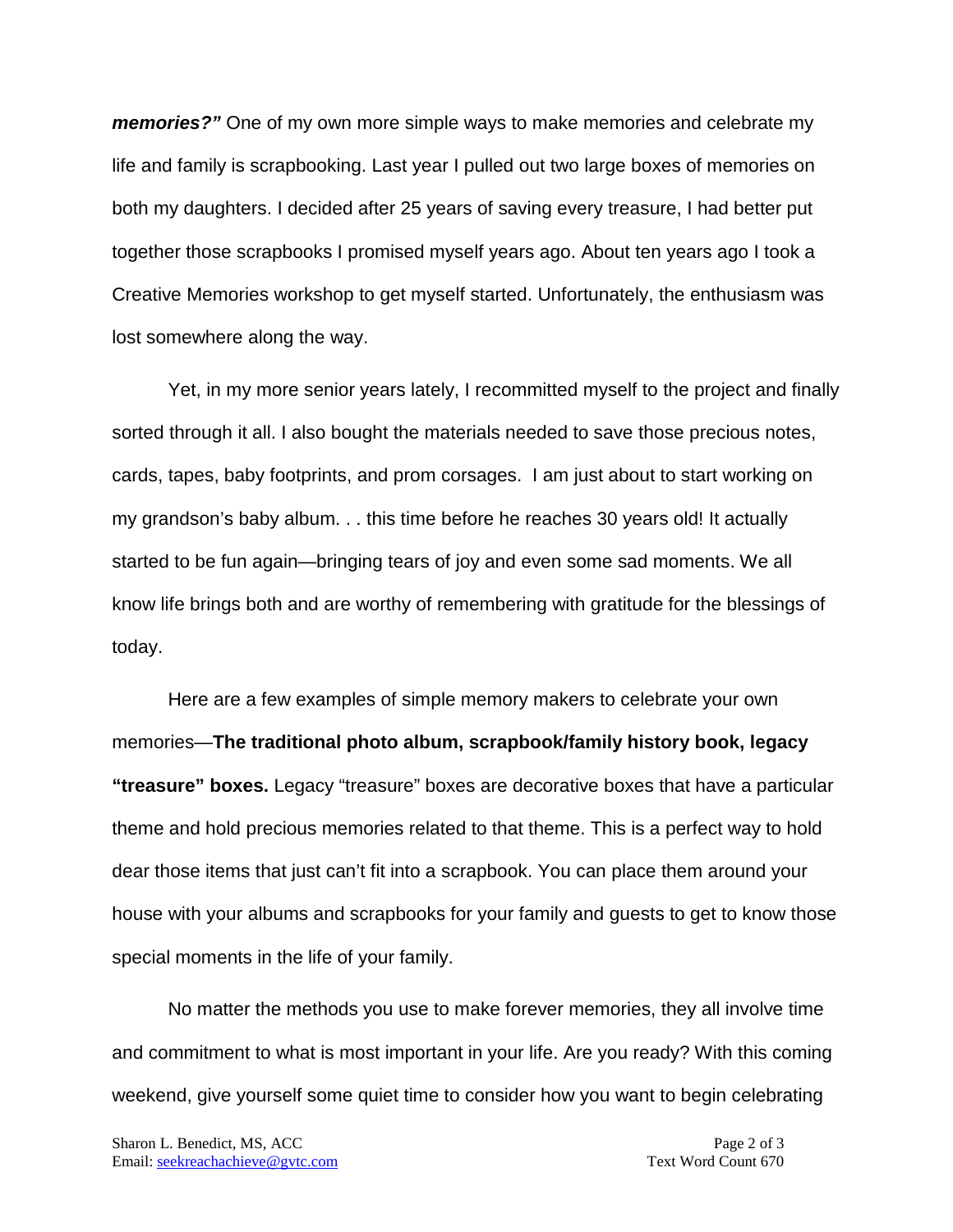simple ways for you and your family. If you already have your photo album or scrapbook started, pull them off the shelf and spend a few glorious hours adding to each as you enjoy going down memory lane. And if you have an old empty shoe box laying around, bring out the glue, paint, ribbons, glitter . . . whatever floats your boat! Start decorating your first legacy "treasure" box.

In the next article, some hi-tech celebrating ways will be covered. In the meantime, "**What hi-tech ways do you think of to celebrate and create new memories?"**

*\*\*\*\*\*\*\**

*Sharon L. Benedict, MS, ACC, is a certified life wellness coach-consultant, specializing in life skills, wellness, and creative arts development for individuals, businesses and organizations [\(www.harvestenterprises-sra.com\)](http://www.harvestenterprises-sra.com/).She welcomes your questions and comments and can be contacted at [seekreachachieve@gvtc.com.](mailto:seekreachachieve@gvtc.com)*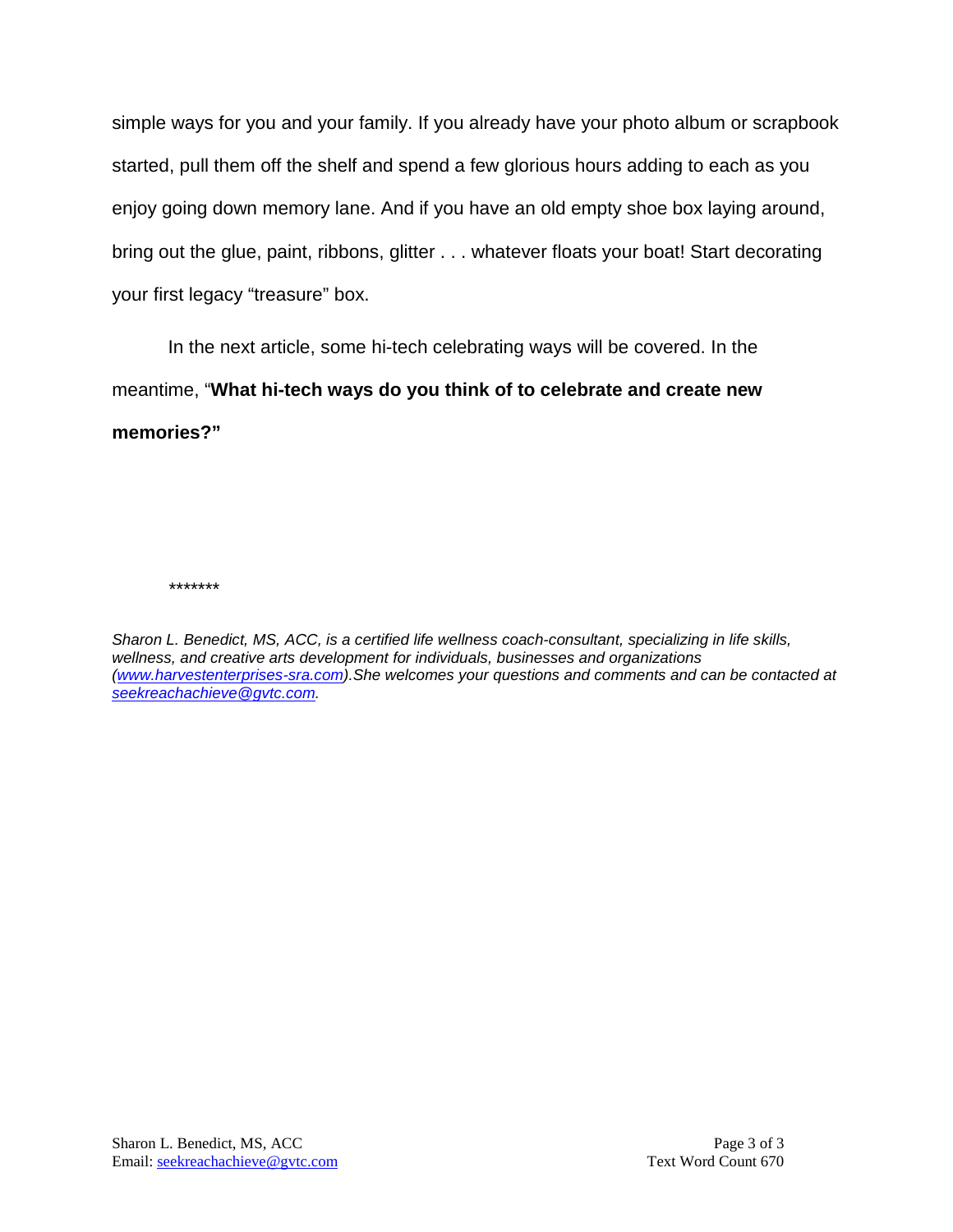*From the Heart...*



## **Hi-Tech Celebrating**

(published in Boerne Star, Friday, December 17, 2010)

### "**What hi-tech ways do you think of to celebrate and create new**

**memories?"** I imagine the first thing that comes to mind is the computer. We tend to assume that the computer has only been around since Apple and Microsoft came into existence. Actually, hi-tech computing ingenuity started much earlier.

According to Wikipedia, "The first use of the word 'computer' was recorded in 1613, referring to a person who carried out calculations, or computations, and the word continued to be used in that sense until the middle of the 20th century. From the end of the 19th century onwards though, the word began to take on its more familiar meaning, describing a machine that carries out computations."

As a weaving artisan in the fiber arts over the years, I was familiar with the history of the Jacquard loom (invented 1801), which was one of the first programmable devices. Joseph Marie Jacquard made an improvement to the textile loom by introducing a series of punched paper cards as a template which allowed his loom to automatically weave intricate patterns. This Jacquard loom was an important step in the development of computers and programming because the use of punched cards to define woven patterns.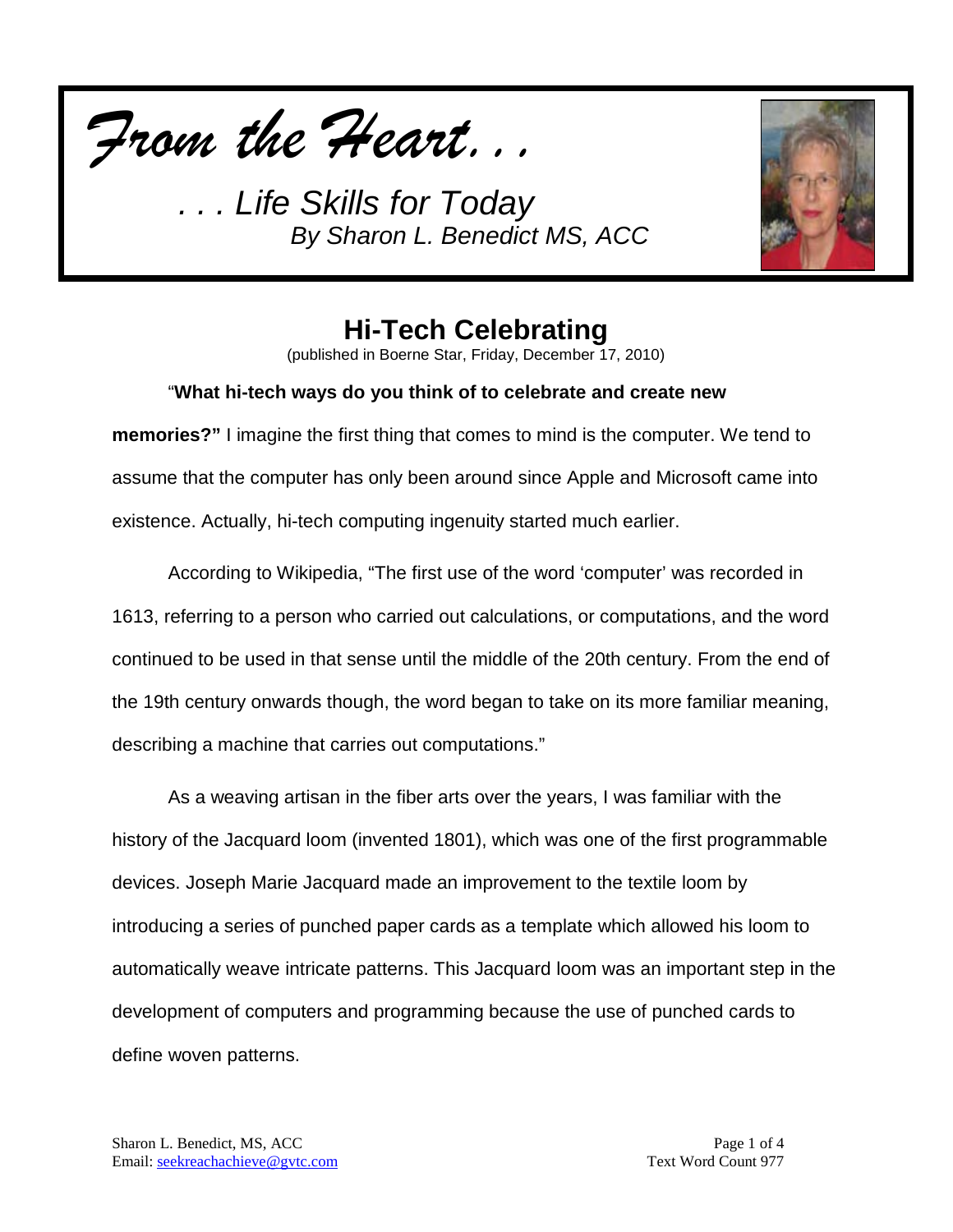Yet, the modern computer had its beginnings with two separate technologies automated calculation and the ability to program devices. No single device can be identified as the earliest computer because of the inconsistent use of the term in earlier centuries. Some examples of early mechanical calculating devices included the abacus, slide rule, and the Antikythera mechanism, an ancient astronomical computer built by the Greeks around 80 BC. One of the more fascinating computing inventions by the Greek mathematician Hero of Alexandria (c. 10–70 AD) was a ". . . mechanical theater which performed a play lasting 10 minutes and was operated by a complex system of ropes and drums that might be considered to be a means of deciding which parts of the mechanism performed which actions and when. This is the essence of programmability."

Another marvelous creation was the "castle clock." The invention was an astronomical clock invented by Al-Jazari in 1206 and is considered the earliest programmable analog computer—displaying the zodiac, solar and lunar orbits. It had a crescent moon-shaped pointer travelling across a gateway causing automatic doors to open every hour, and five robotic musicians who played music when struck by levers operated by a camshaft attached to a water wheel. The length of day and night was reprogrammed to compensate for the changing lengths of day and night throughout the year.

Mankind's ingenious ways to bring about the many hi-tech gadgets we have today offers us almost limitless ways to celebrate the hi-tech way and create memories that can be passed down throughout the generations. The basic difference between the simple and hi-tech ways to celebrate has everything to do with the use of the computer,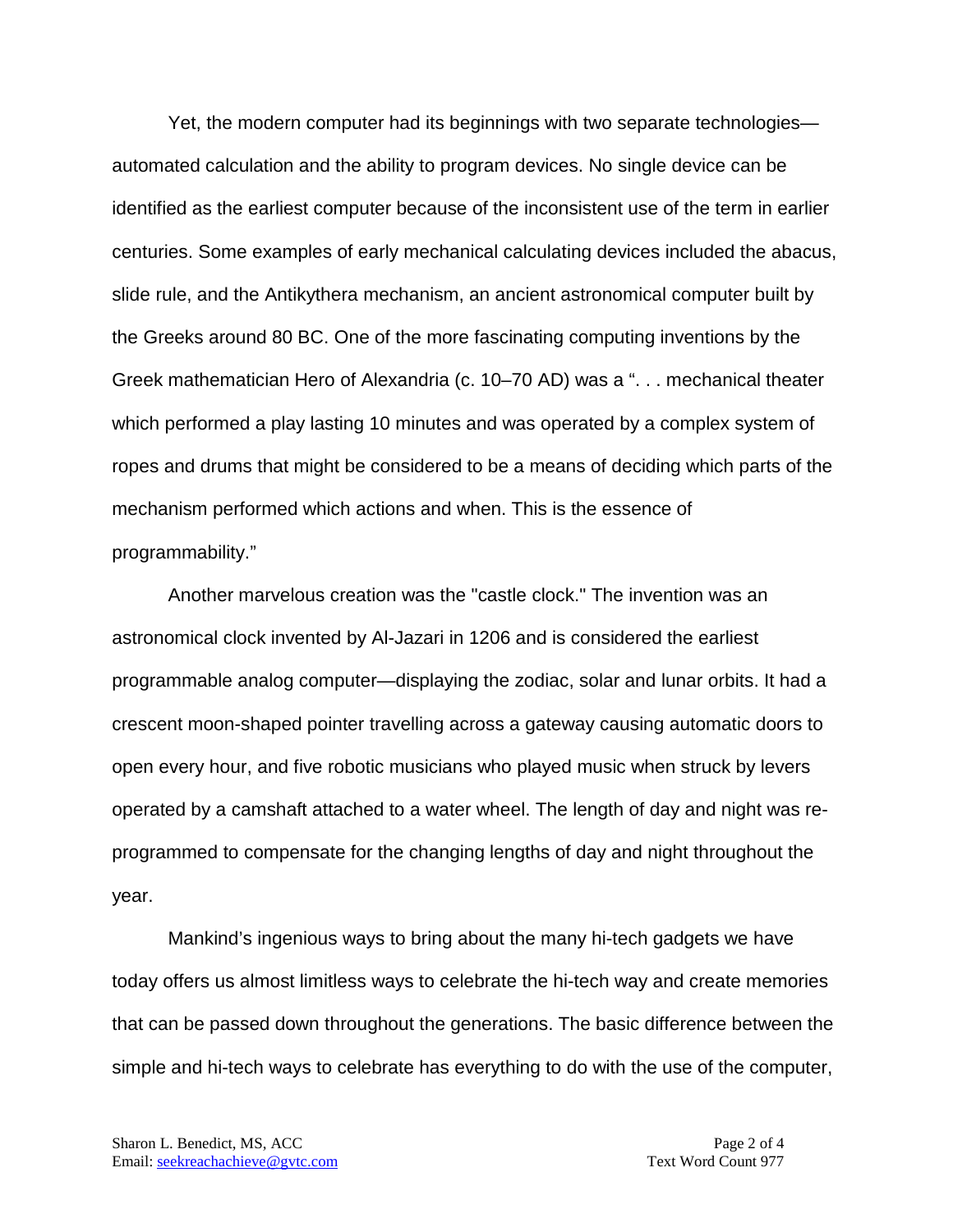software programs, and creating digital libraries for your memories. While the more traditional, simple way is to create hands-on photo albums, diaries, journals, and creative objects that represent memories of people, places, and things you want to record and celebrate.

Using the computer as a vehicle to hi-tech venues, it takes a certain degree of technical aptitude and lots of creative thinking in the use of the software and online options available to you. If you want to take advantage of all that is available, you will need to have the right attitude about the learning curve you will be traveling. For some personalities, it's not an easy road to travel on. Yet, I believe any personality style can venture into the computer/cyber world to find awesome ways to celebrate and create forever memories as long as the attitude of gratitude is driving your motivation along the way. I encourage you to give it try as a curious student of life and learning. And if you need some technical help, by all means seek out someone in your family, your savvy teen child, a friend, or even hire someone to help you get out of the "routine rejoicing rut" to create memories that will last forever that everyone can share in the years ahead.

Here are just a few possibilities for hi-tech memory makers:

- Slideshows—The easiest do-it-yourself way to create your own CD/DVD is to use computer programs, such as Microsoft Word, PowerPoint, WordPerfect Presentations, or Apple's Keynote.
- $\triangleright$  Audio tapes/CDs—If you still have the traditional audio cassette tapes with your children's baby sounds and Christmas tape, I recommend you convert them to an computer audio format (such as .mp3 or .wma) to place on a CD/DVD to preserve these memories.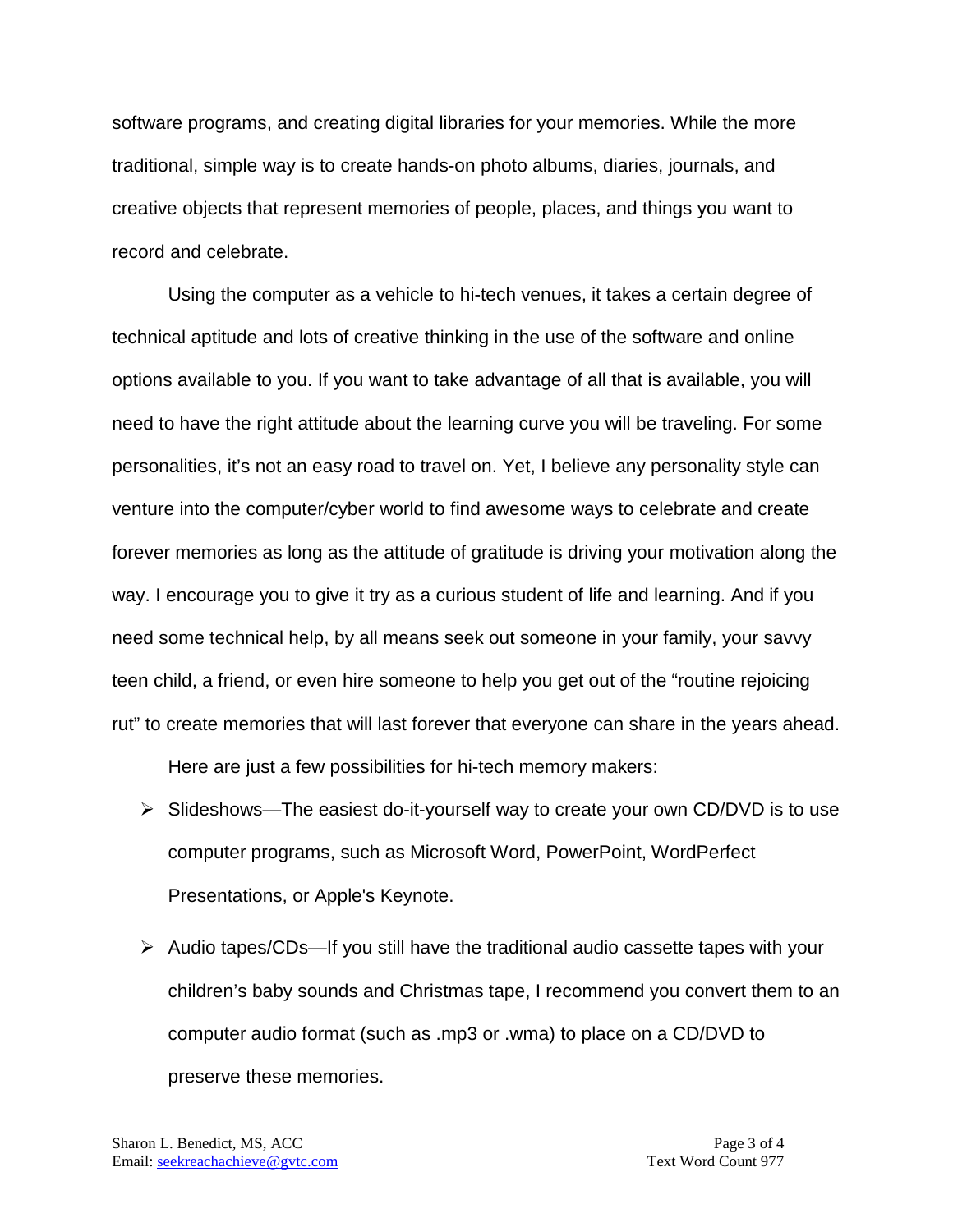- $\triangleright$  Video DVDs—This memory maker takes you to the next level, combining not just photos, but action videos, music, your own oral history on video.
- $\triangleright$  Family Websites/Interactive Sharing—Here's the ultimate possibility for preserving family memories for the world to see. Every day more families are creating their own website. There are now very easy ways to set up your own family website, with pictures, stories, family newsletter, email & instant messaging connections. In addition, there's many social networking website, such as MySpace, Twitter, Face book, and more. You will need to learn the "rules of the road" for these as well.

If the hi-tech road to rejoicing and celebrating is new to you, I encourage you to take your time to avoid being overwhelmed with techy stuff. Your journey will then be a lot for more with each step.

To help you make the connection between the old with the new, the next article will focus on "**What family traditions have your loved ones passed on to you and your children?"**

*\*\*\*\*\*\*\**

*Sharon L. Benedict, MS, ACC, is a certified life wellness coach-consultant, specializing in life skills, wellness, and creative arts development for individuals, businesses and organizations [\(www.harvestenterprises-sra.com\)](http://www.harvestenterprises-sra.com/).She welcomes your questions and comments and can be contacted at [seekreachachieve@gvtc.com.](mailto:seekreachachieve@gvtc.com)*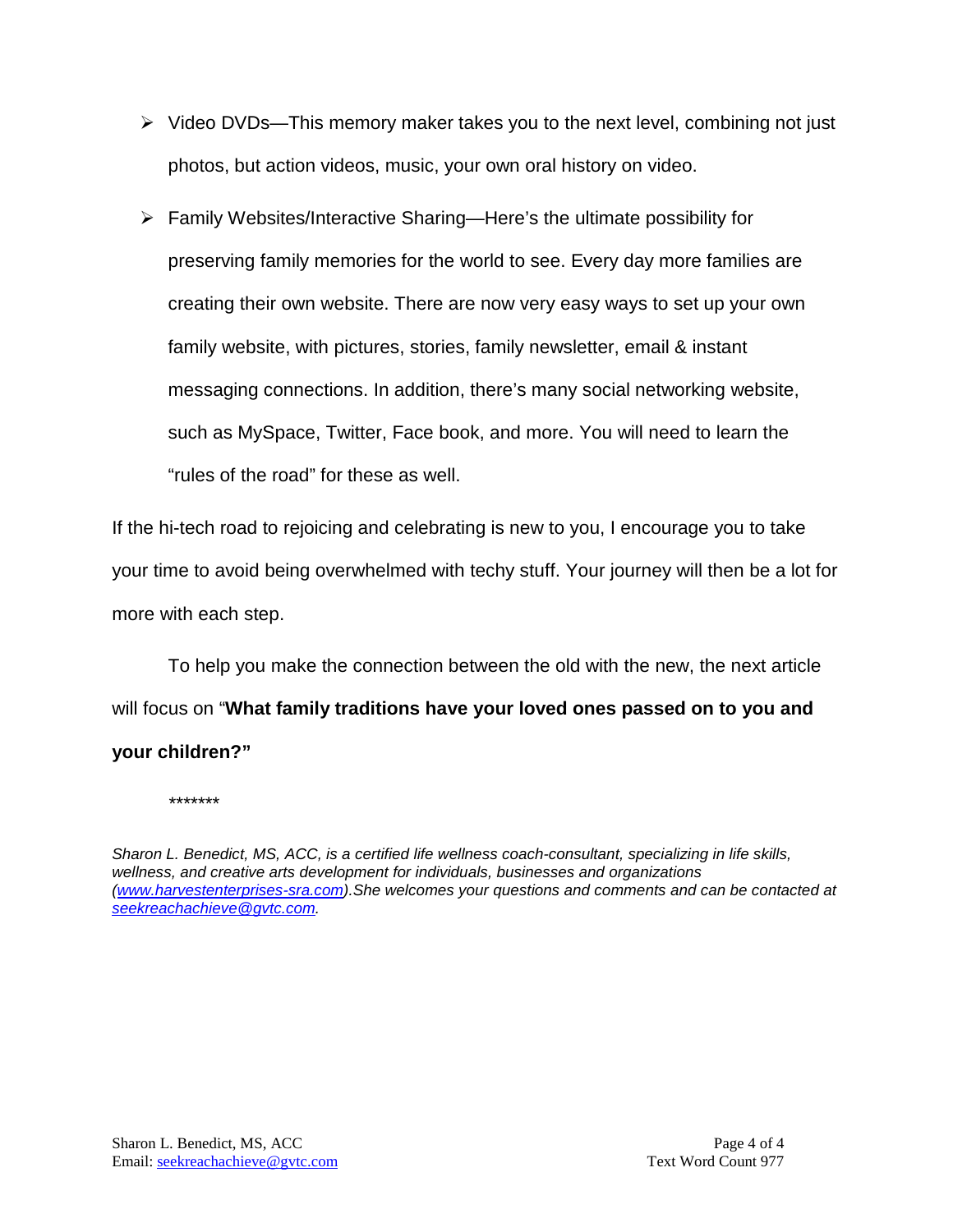*From the Heart...*



# **Celebrating—The Passing of Gifts**

(published in Boerne Star, Friday, December 24, 2010)

This is the perfect season to celebrate those special family traditions that mean so much to you and your loved ones. **What family traditions have your loved ones passed on to you and your children?** I know one at Christmas time in my family…Grandma's ginger cookies were all placed in the stockings hung over the fireplace mantle. Those cookies bring sweet memories of bygone Christmases together with parents and grandparents when our daughters were very young. And a juicy navel orange was also placed there. You may ask, "Why an orange?" This tradition goes back to my husband's parents during the Depression years and around WWII and after where fresh fruit was scare and often rationed.

This has reminded us of how precious a simple orange can be in the midst of our abundantly affluent world today. It also reminds us that there are many even today who are struggle to make ends meet, are homeless, and without a job. We then are much more grateful for what we have and want to share our blessings with others who need to be encouraged.

There is one special lady living in the Boerne community who creatively knows how to celebrate "The Passing of Gifts." Juanita Chipman is the notable descendant of the Ferdinand Herff Family legacy in Boerne and the Texas Hill Country. Over her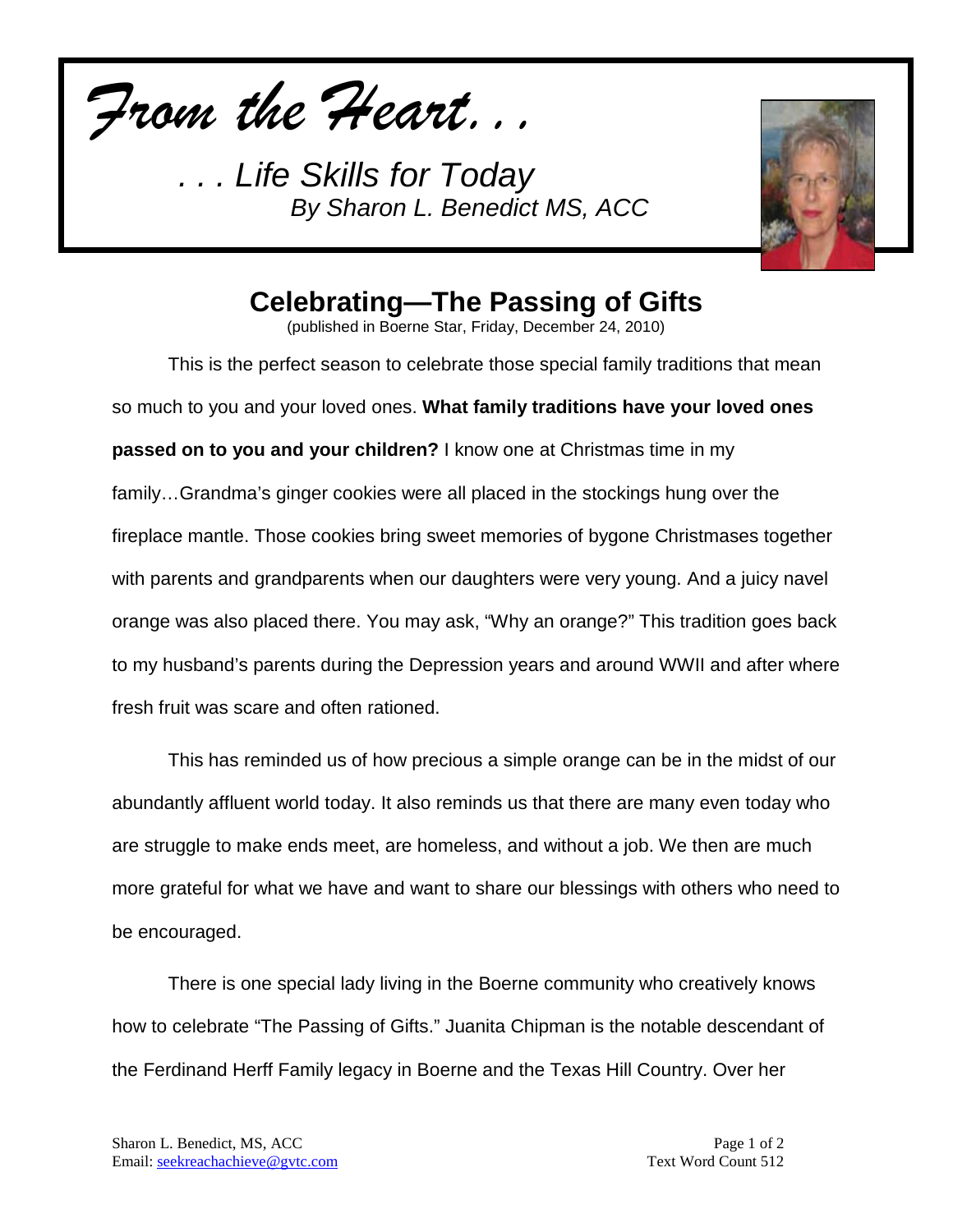lifetime, she has accumulated family pictures, journals, and memories that cover the last two centuries. Juanita wanted to share her life and family's legacy with the world. So, she wrote a book, "The Passing of Gifts" to give us a glimpse into the life of those families who came across the ocean to this brave new world called "America" to settle in the Texas Hill Country.

Dr. Herff 's great-great granddaughter, 88 year old Juanita Chipman (Mrs. Guy), is celebrating the debut this year of her book, *"The Passing of Gifts"*, which has taken a lifetime to write. As Becky Crouch Barrales shared in Luckenbach Moon Newsletter, November 2009, EVERYBODY'S SOMEBODY, Dr. Ferdinand Herff, Pioneer Doctor— "We should never take for granted our personal or regional history. The book includes the remarkable life of this pioneer doctor, his family, and the beginnings of our Hill Country – especially Bettina, Boerne and San Antonio. This German culture still exists here today."

The impact of her family's legacy has significantly touched the birth and growth of our wonderful hill country communities, including San Antonio. I encourage you to obtain a copy of Juanita's book and enjoy her "Passing of Gifts" journey. Contact the Cibolo Nature Center [\(www.cibolo.org\)](http://www.cibolo.org/) to learn where you can get a copy.

I wish you all a very Merry Christmas and Holiday that brings you joy, peace, and new beginnings. I leave you with this question to ponder for the next article, "**How would you like to begin new ways to celebrate in the New Year?**"

*\*\*\*\*\*\*\**

*Sharon L. Benedict, MS, ACC, is a certified life wellness coach-consultant, specializing in life skills, wellness, and creative arts development for individuals, businesses and organizations [\(www.harvestenterprises-sra.com\)](http://www.harvestenterprises-sra.com/).She welcomes your questions and comments and can be contacted at [seekreachachieve@gvtc.com.](mailto:seekreachachieve@gvtc.com)*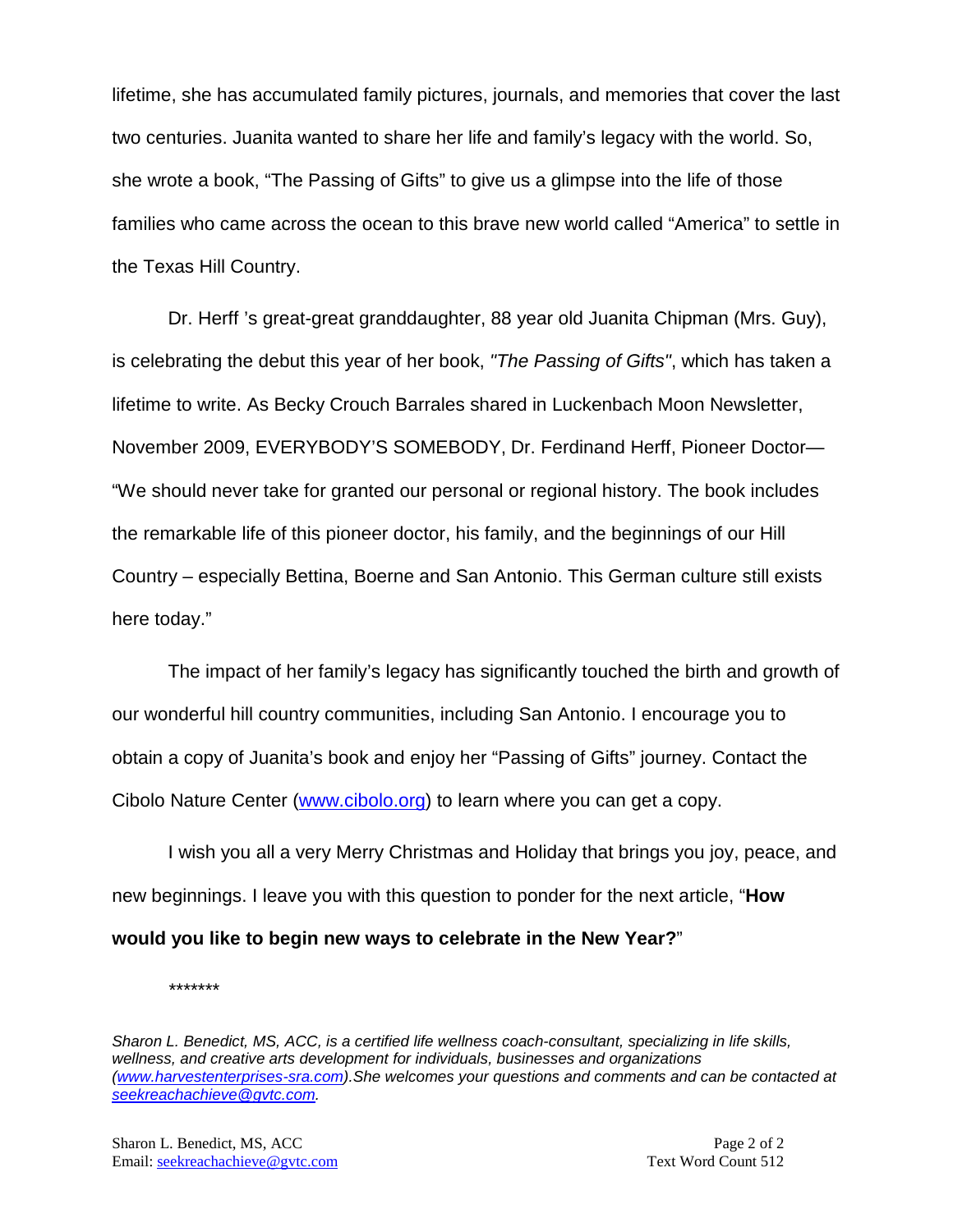



# **New Ways to Celebrate 2011**

(published in Boerne Star, Friday, December 31, 2010)

Now that Christmas is over and the New Year is almost upon us, many will probably be hosting or at least attending a New Year's party. Are you heading for New York to watch the ball drop, or just on your TV while reclining on your cozy couch? Each year during the New Year's Eve celebration in Times Square in New York city's Manhattan, the time ball made by Waterford Crystal along with electric lights is raised to the top of a pole on One Times Square building, then lowered to mark the coming of the New Year.

The Ball descends 77 feet within a minute to rest at the bottom of its pole at 12:00 am. Toshiba's Times Square billboard directly below the ball counts down to midnight as well. At least one million people each year gather in Times Square to watch the ball drop. An estimated one billion watch the video of the event, with 100 million in the United States.

For New Years Eve, some host parties and dinner, go dancing, or use the holiday to do try something audacious. Whether you're looking for a quiet, chaotic, fun or fancy night, Catalog.com information library

[\(http://www.catalogs.com/info/bestof/ways-to-celebrate-the-new-year\)](http://www.catalogs.com/info/bestof/ways-to-celebrate-the-new-year) gives us the top ten ways people spend New Year's Eve day.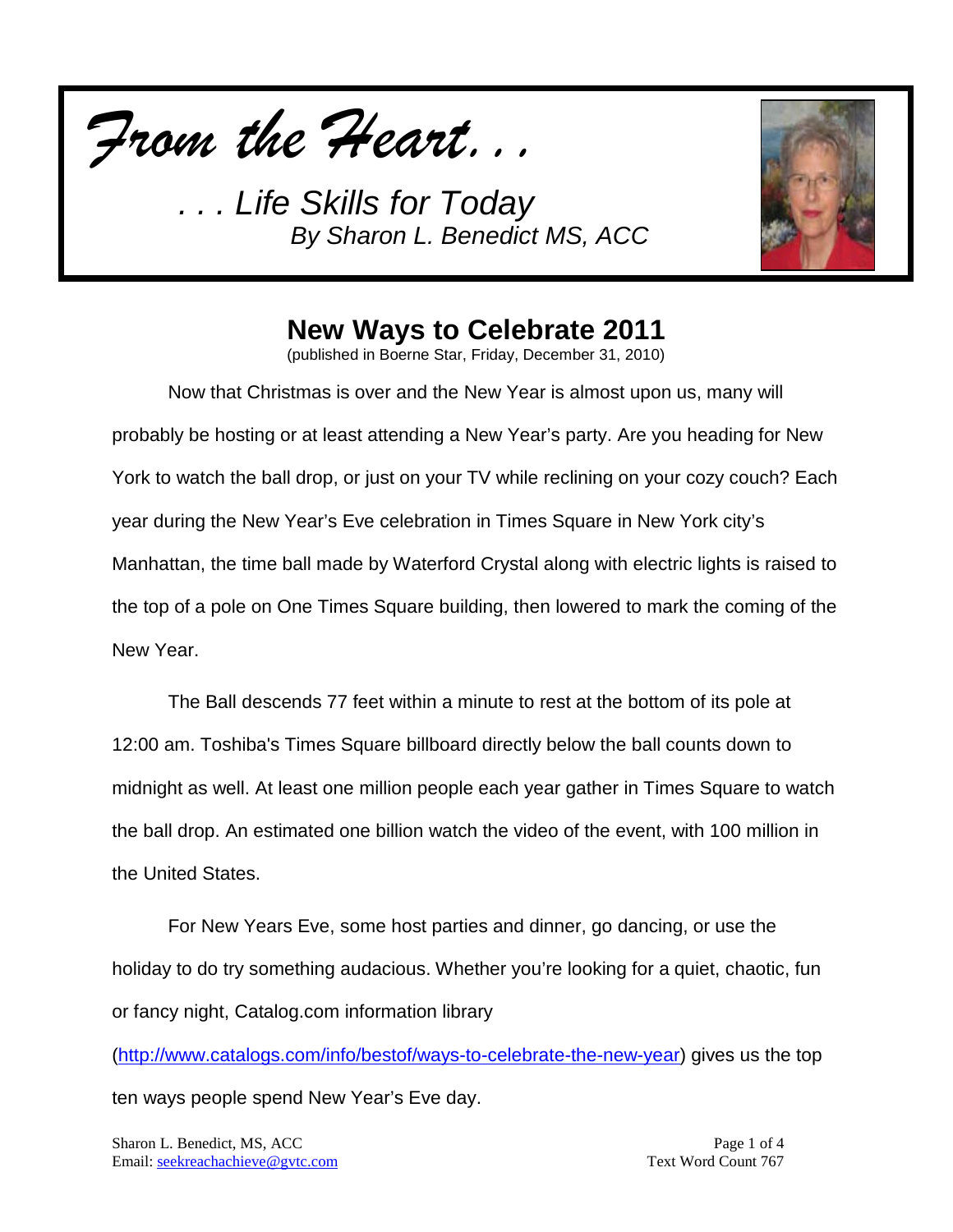10. *Sleeping* in their comfortable beds until 11:55pm to watch the ball drop on TV, say Happy New Year to family, then return to their warm beds.

9. *Watch Ball Drop in NYC* in very warm clothes and comfortable shoes, feeling one of their New Year celebration adventures can be checked off.

8. *Walt Disney World* has become party central for many families on New Year's Eve—with grand parades, rides, light shows and performances by your favorite characters.

7. *Watch Home Movies and Eat Favorite Foods* are a standard for families with small children, making their own tradition with a buffet of favorite foods and a night of home movies.

6. *On the Slopes* at some of the posh ski resorts who host New Year's parties with white mountain scenery, a burning fireplace and yummy hot food. During the day the family enjoys skiing and fireworks by night.

5. *A Romantic* reservation at a nice restaurant or an intimate homemade dinner in the company of your significant other is a simple, romantic way to celebrate the future.

4. *Southern Charm* in Savannah, Georgia, is the spot where locals gather at City Markets New Year's street party for live music, dancing, food and fireworks; and book a cruise on a riverboat for a midnight toast on the river; then watch on New Year's Day the polar bear plunge.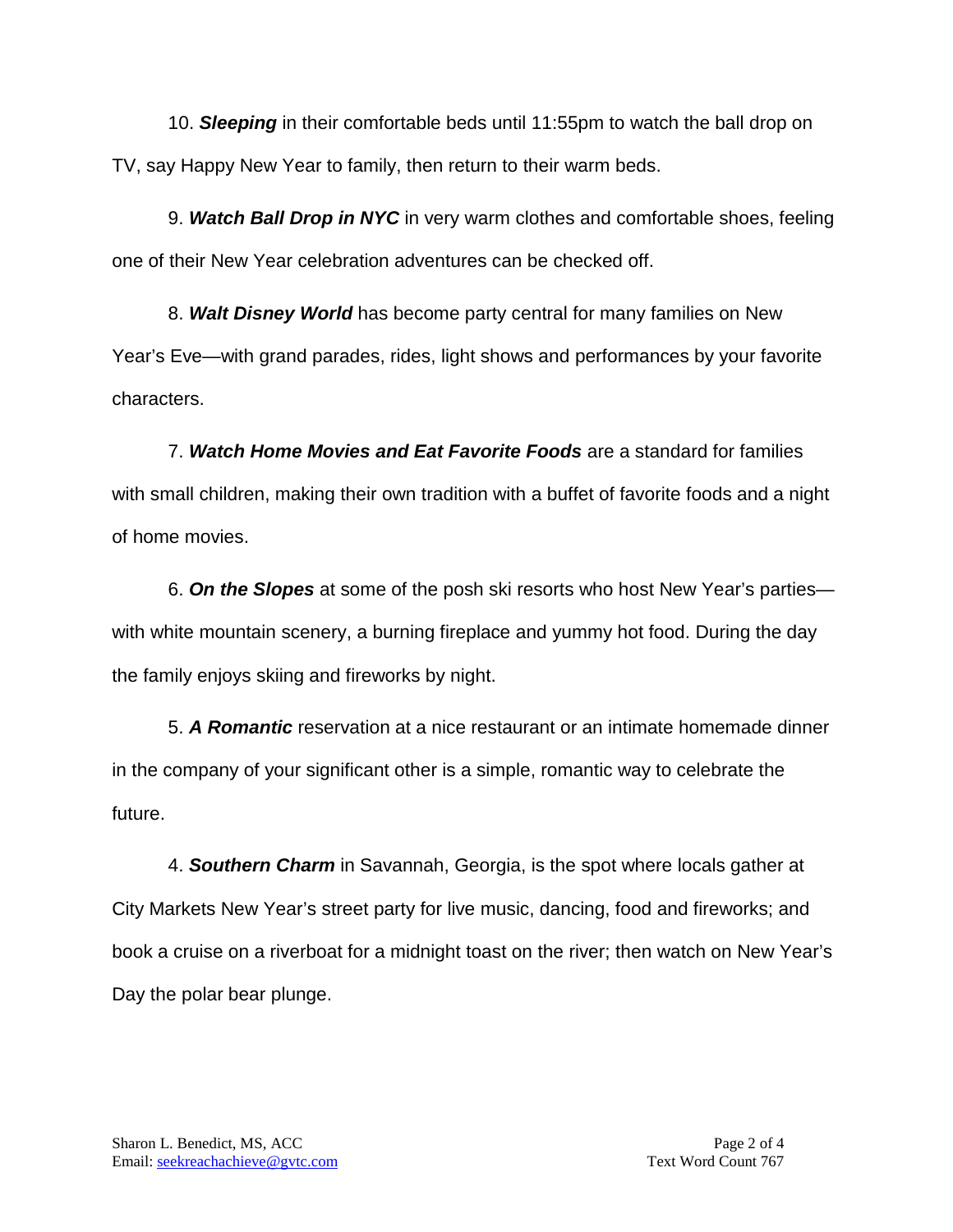3. *Run 4 Miles in Central Park with the New York Road Runners* while a mass of people stand pressed together in Time Square, or another, more spacious gathering 30 blocks north in Central Park.

2. *Fireworks over the New York side of Niagara Falls* as more than three million lights illuminate the falls for the thousands of people in attendance and the nation that watches the live broadcast.

1. *Host a Party* and get all dressed up, someplace to go with your social circle, then a pot luck New Year's Party in your home. Hang a disco ball and white Christmas lights, play the ball dropping the background and make a champagne toast at the stroke of midnight.

What has been your annual New Year's Eve tradition? Any of the ten ways listed above? In checking over the ten ways to celebrate here, **How would you like to begin new ways to celebrate 2011?** Which one(s) on the list? If you have young children in your family, ask each one what they would like to do? As they grow older each year, plan together something you all want as new ways to celebrate. I encourage you to experience the simply joys at home and the more adventurous ones nearby or across the nation and globe.

For families with young children, even teens, I bet you and your kids go to the local fireworks stand to shoot off some dazzlers and rockets, if you are not in a restricted drought zone. Or maybe, you go to your city park to see what nifty sparks fly through the air this year. No matter how you celebrate the start of the New Year, be sure to share it with loved ones and friends—making forever celebration memories for 2011 and beyond.